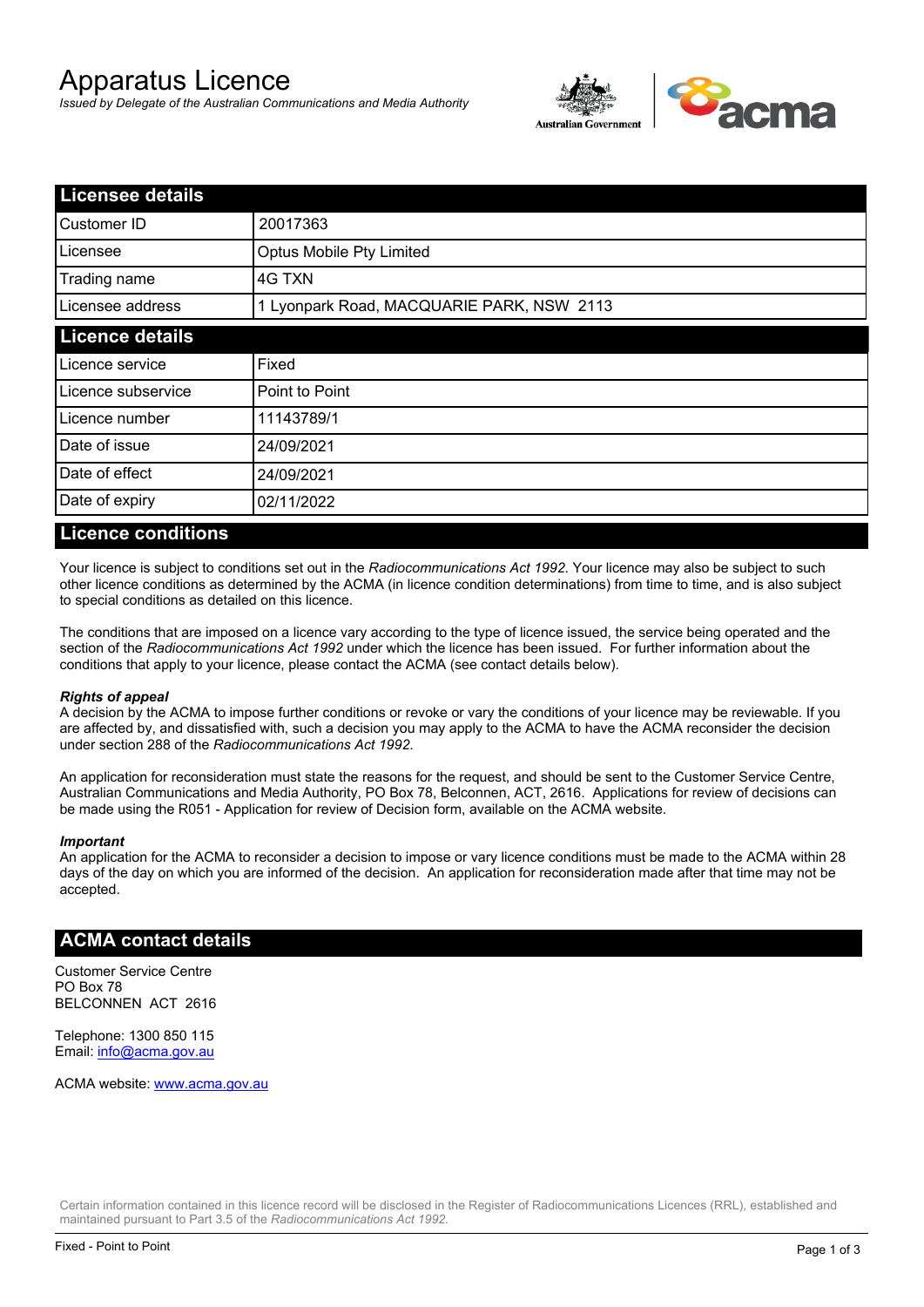# **Advisory Notes applying to licence no.: 11143789/1**

Conditions applicable to the operation of Point to Point station(s) authorised under this licence can be found in the Radiocommunications Licence Conditions (Apparatus Licence) Determination and the Radiocommunications Licence Conditions (Fixed Licence) Determination, the 'fixed licence lcd'. Copies of these determinations are available from the ACMA and from the ACMA home page (www.acma.gov.au).